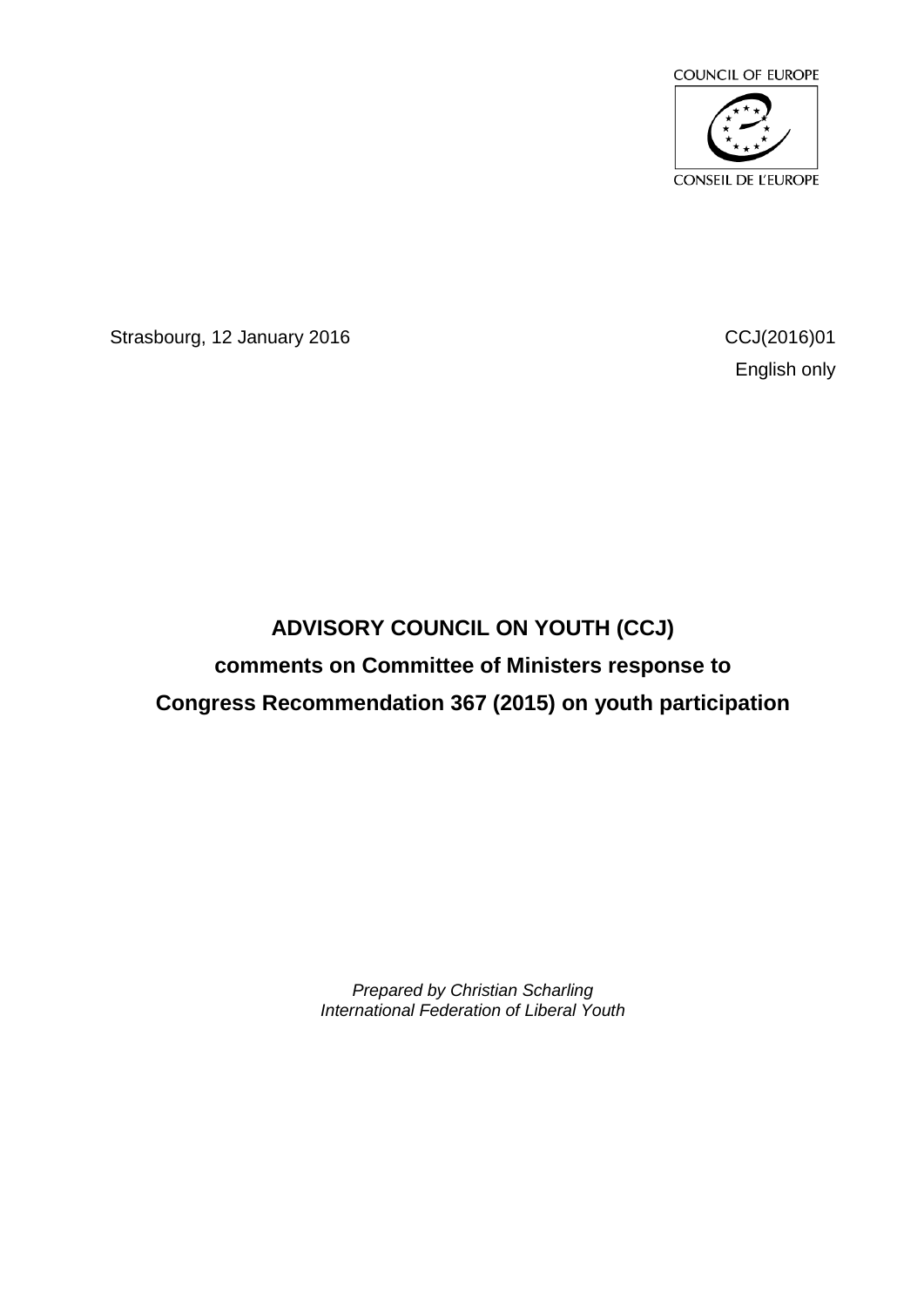The Joint Council on Youth (CMJ) oversees the Council of Europe's programme in the field of youth and advises the Committee of Ministers on all questions within its area of competence. The Joint Council on Youth is the youth policy-making body of the youth sector bringing together the members of the European Steering Committee for Youth (CDEJ) and the Advisory Council on Youth (CCJ).

The Advisory Council on Youth would like to thank the Committee of Ministers for its invitation to the Joint Council on Youth to review the Congress Recommendation 367 (2015) on youth participation. The CMJ was through the Advisory Council involved in the drafting of Recommendation 376 (2015) and would like to express its appreciation for the excellent cooperation with the Congress in this respect. In particular, the Advisory Council would like to express its support and appreciation for the Congress persistent work to ensure youth participation at local and regional levels.

Concerning the Recommendation itself, the Advisory Council would like to respond in particular to point 8, where the Congress asks for specific input from the CMJ.

## **Ad 8.a**

The CMJ decided at its statutory meeting in April 2015 to examine youth in decision-making processes such as the co-management system. As a follow up the CMJ decided, at its statutory meeting in October 2015, to initiate a mapping exercise similar to the one proposed by the Congress. The decision which was taken reads as follows:

"Took note of the concept paper of the Secretariat concerning a study on innovative forms of youth participation (CMJ(2015)35) and approved the following concept for the study:

First a general overview of existing materials on youth involvement in decision making processes at European, national and municipal levels (including among others research, reports, legal instruments and tools, including those developed by the Council of Europe).

Based on the general overview, a case study to identify examples of successful and unsuccessful initiatives (including co-management) in involving young people in decision making processes should be developed. The study should:

- Integrate an analysis of these practices
- Identify in which areas involvement of young people in decision making processes is weak or inexistent
- Develop conditions for 'effective' involvement of young people in decision making processes
- Suggest ways to facilitate governments and local authorities' to involve young people in their decision making processes;

The Joint Council asked the Secretariat to implement this study according to the timetable indicated in the concept paper."

This study will be prepared in the first half of 2016 and presented at the CMJ statutory meeting in October/November 2016. The CMJ will inform the Congress of its findings.

## **Ad 8.b**

The Advisory Council would like to express its support to organise a conference on youth participation to promote dialogue between Congress members and young people, keeping in mind that such a proposal would be subject to CMJ approval at one of its statutory meetings.